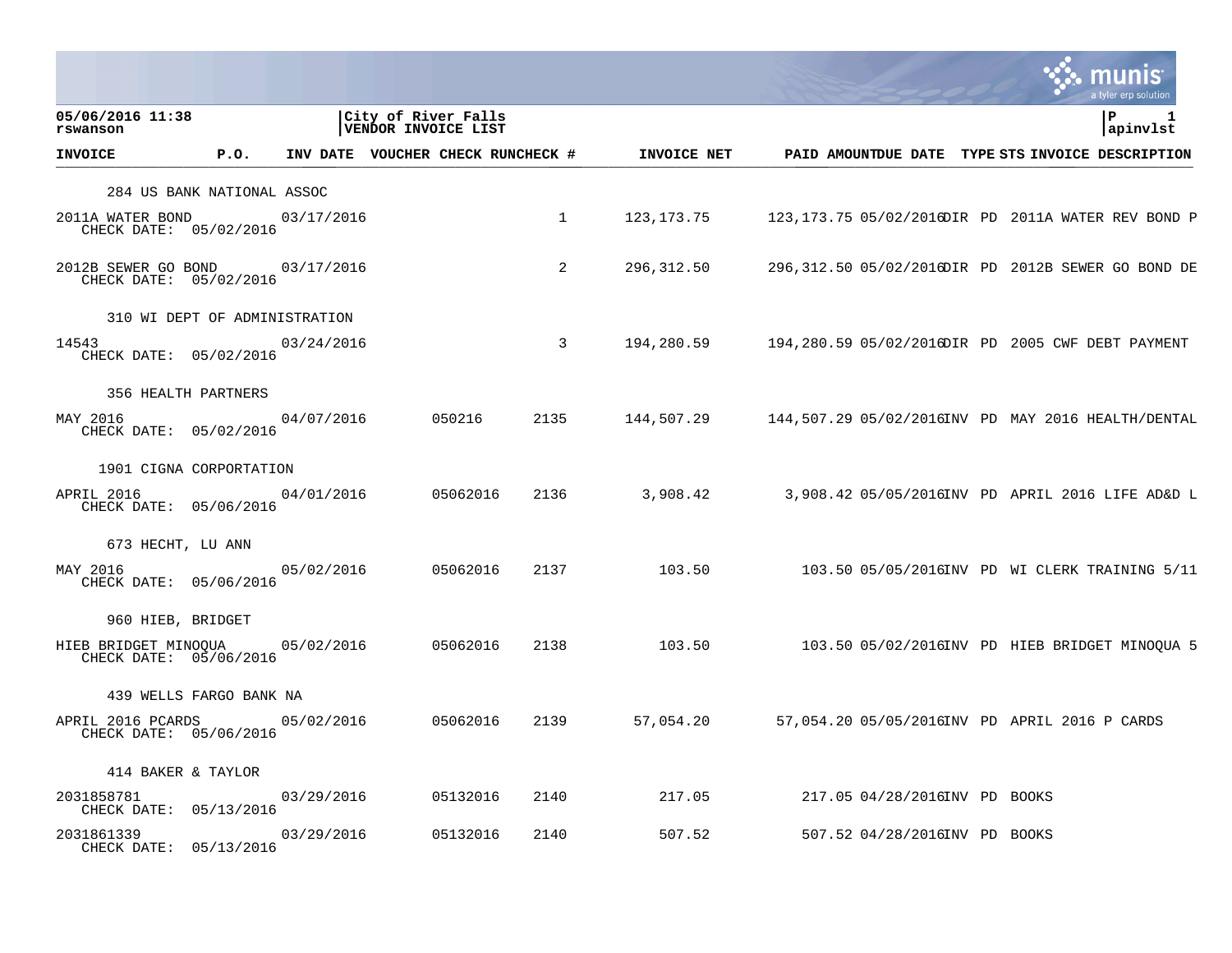|                                      |                                    |                   |                                            |      |             |                                                  |  | a tyler erp solution |
|--------------------------------------|------------------------------------|-------------------|--------------------------------------------|------|-------------|--------------------------------------------------|--|----------------------|
| 05/06/2016 11:38<br>rswanson         |                                    |                   | City of River Falls<br>VENDOR INVOICE LIST |      |             |                                                  |  | ΙP<br>2<br>apinvlst  |
| <b>INVOICE</b>                       | P.O.                               |                   | INV DATE VOUCHER CHECK RUNCHECK #          |      | INVOICE NET | PAID AMOUNTDUE DATE TYPE STS INVOICE DESCRIPTION |  |                      |
| 2031875533<br>CHECK DATE: 05/13/2016 |                                    | 04/04/2016        | 05132016                                   | 2140 | 520.17      | 520.17 05/04/2016INV PD BOOKS                    |  |                      |
| 2031879646<br>CHECK DATE: 05/13/2016 |                                    | 04/05/2016        | 05132016                                   | 2140 | 39.94       | 39.94 05/05/2016INV PD BOOKS                     |  |                      |
| 2031897784<br>CHECK DATE: 05/13/2016 |                                    | 04/08/2016        | 05132016                                   | 2140 | 62.60       | 62.60 05/08/2016INV PD BOOKS                     |  |                      |
| 2031900316<br>CHECK DATE: 05/13/2016 |                                    | 04/12/2016        | 05132016                                   | 2140 | 235.01      | 235.01 05/12/2016INV PD BOOKS                    |  |                      |
| 2031908106<br>CHECK DATE: 05/13/2016 |                                    | 04/13/2016        | 05132016                                   | 2140 | 324.45      | 324.45 05/13/2016INV PD BOOKS                    |  |                      |
| 2031914752<br>CHECK DATE:            | 05/13/2016                         | 04/14/2016        | 05132016                                   | 2140 | 209.65      | 209.65 05/14/2016INV PD BOOKS                    |  |                      |
| 2031931511<br>CHECK DATE: 05/13/2016 |                                    | 04/20/2016        | 05132016                                   | 2140 | 265.03      | 265.03 05/20/2016INV PD BOOKS                    |  |                      |
| 2031941485<br>CHECK DATE:            | 05/13/2016                         | 04/22/2016        | 05132016                                   | 2140 | 169.56      | 169.56 05/22/2016INV PD BOOKS                    |  |                      |
| 2031950577<br>CHECK DATE: 05/13/2016 |                                    | 04/26/2016        | 05132016                                   | 2140 | 170.25      | 170.25 05/26/2016INV PD BOOKS                    |  |                      |
| 5014063231<br>CHECK DATE: 05/13/2016 |                                    | 04/06/2016        | 05132016                                   | 2140 | 71.99       | 71.99 05/06/2016INV PD BOOKS                     |  |                      |
| B13131040<br>CHECK DATE: 05/13/2016  |                                    | 04/06/2016        | 05132016                                   | 2140 | 14.99       | 14.99 05/06/2016INV PD AUDIO                     |  |                      |
|                                      |                                    |                   |                                            |      |             | 2,808.21                                         |  |                      |
|                                      | 57 BORDER STATES INDUSTRIES, INC.  |                   |                                            |      |             |                                                  |  |                      |
| 911124808<br>CHECK DATE: 05/13/2016  |                                    | 160144 04/22/2016 | 05132016                                   | 2141 | 6,097.36    | 6,097.36 05/13/2016INV PD ELECTRIC DEPT INVENTOR |  |                      |
|                                      | 710 BRAUN THYSSEKRUPP ELEVATOR LLC |                   |                                            |      |             |                                                  |  |                      |
| 116863<br>CHECK DATE: 05/13/2016     |                                    | 05/01/2016        | 05132016                                   | 2142 | 612.32      | 612.32 05/13/2016INV PD 5/1/16-7/31/16 QRT ELE   |  |                      |
|                                      | 411 CAVENDISH SOUARE PUBLISHING    |                   |                                            |      |             |                                                  |  |                      |
| 3022147<br>CHECK DATE: 05/13/2016    |                                    | 04/21/2016        | 05132016                                   | 2143 | 193.91      | 193.91 05/06/2016INV PD BOOKS                    |  |                      |

80 CRESCENT ELECTRIC SUPPLY CO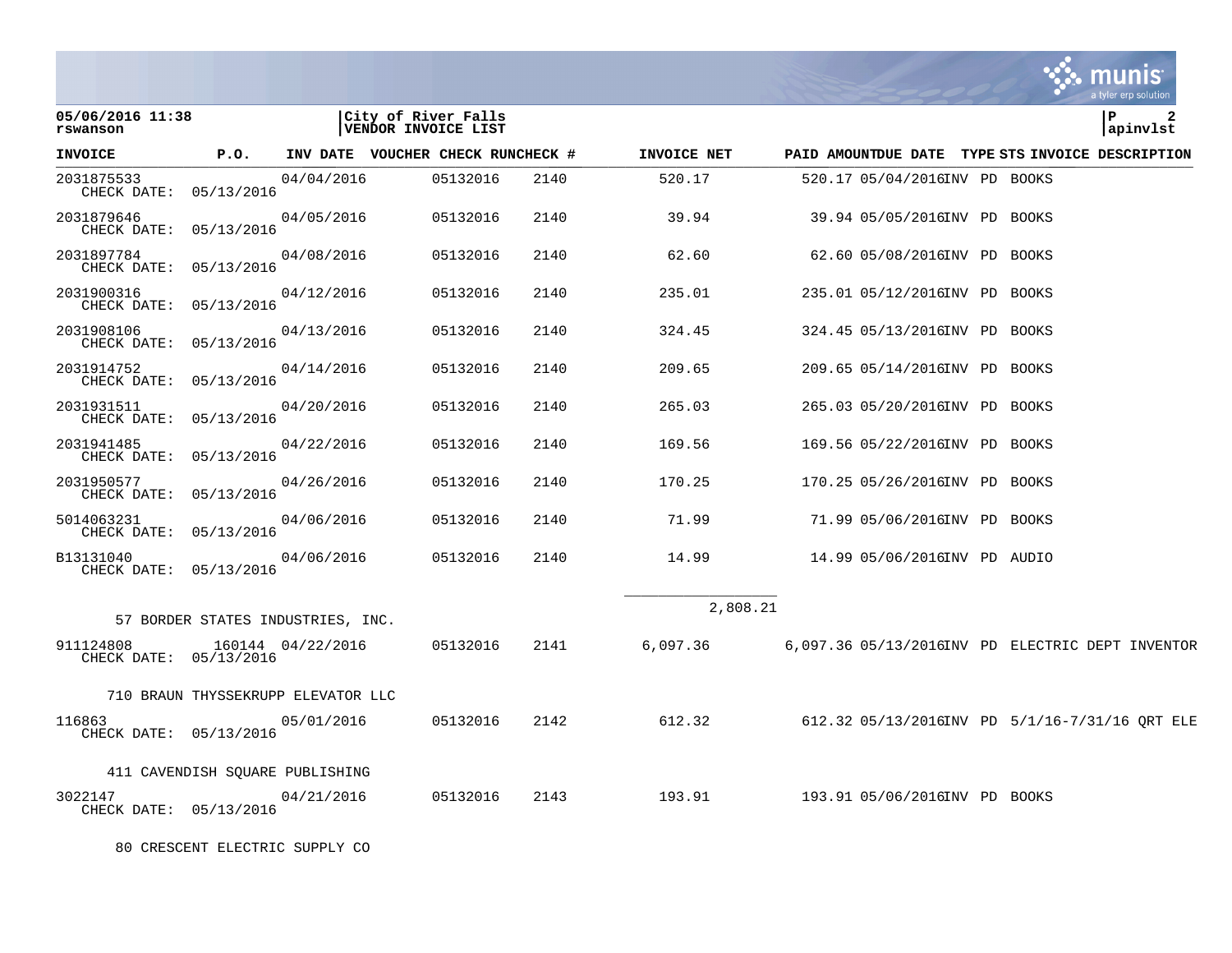|                                          |                                 |                   |                                            |      |             |                                                  |  | a tyler erp solution |
|------------------------------------------|---------------------------------|-------------------|--------------------------------------------|------|-------------|--------------------------------------------------|--|----------------------|
| 05/06/2016 11:38<br>rswanson             |                                 |                   | City of River Falls<br>VENDOR INVOICE LIST |      |             |                                                  |  | l P<br>apinvlst      |
| <b>INVOICE</b>                           | P.O.                            |                   | INV DATE VOUCHER CHECK RUNCHECK #          |      | INVOICE NET | PAID AMOUNTDUE DATE TYPE STS INVOICE DESCRIPTION |  |                      |
| s501921454.001<br>CHECK DATE: 05/13/2016 |                                 | 160145 04/18/2016 | 05132016                                   | 2144 | 1,188.50    | 1,188.50 05/13/2016INV PD ELECTRIC DEPT INVENTOR |  |                      |
|                                          | 435 DAVE'S TRANSMISSION INC     |                   |                                            |      |             |                                                  |  |                      |
| 13759<br>CHECK DATE: 05/13/2016          |                                 | 03/07/2016        | 05132016                                   | 2145 | 34.99       | 34.99 05/25/2016INV PD 2014 FORD EXPLORER OIL    |  |                      |
| 13823<br>CHECK DATE: 05/13/2016          |                                 | 03/22/2016        | 05132016                                   | 2145 | 234.34      | 234.34 05/25/2016INV PD 07 MALIBU MAXX LT CRAN   |  |                      |
| 13868<br>CHECK DATE: 05/13/2016          |                                 | 03/23/2016        | 05132016                                   | 2145 | 52.99       | 52.99 05/25/2016INV PD 2014 FORD INTERCEPTOR     |  |                      |
| 13906<br>CHECK DATE: 05/13/2016          |                                 | 03/30/2016        | 05132016                                   | 2145 | 52.99       | 52.99 05/25/2016INV PD 2015 FORD INTERCEPTOR     |  |                      |
|                                          |                                 |                   |                                            |      |             | 375.31                                           |  |                      |
|                                          | 1531 DEPT OF PUBLIC INSTRUCTION |                   |                                            |      |             |                                                  |  |                      |
| 255-0000004483<br>CHECK DATE: 05/13/2016 |                                 | 04/01/2016        | 05132016                                   | 2146 | 200.00      | 200.00 05/01/2016INV PD 2016 WISCAT LICENSE FE   |  |                      |
|                                          | 456 ENTERPRISE FM TRUST         |                   |                                            |      |             |                                                  |  |                      |
| FBN2988603<br>CHECK DATE: 05/13/2016     |                                 | 160028 04/05/2016 | 05132016                                   | 2147 | 1,151.93    | 1,151.93 05/10/2016INV PD APRIL 2016 POOL CAR LE |  |                      |
|                                          | 107 ESS BROTHERS & SONS INC     |                   |                                            |      |             |                                                  |  |                      |
| VV1468<br>CHECK DATE: 05/13/2016         |                                 | 160100 04/14/2016 | 05132016                                   | 2148 | 660.00      | $660.0005/02/2016$ INV PD castings Mill & Overl  |  |                      |
|                                          | 364 FBG SERVICE CORPORATION     |                   |                                            |      |             |                                                  |  |                      |
| 769066<br>CHECK DATE: 05/13/2016         |                                 | 160068 04/30/2016 | 05132016                                   | 2149 | 4,529.79    | 4,529.79 05/13/2016INV PD APRIL 2016 Cleaning Co |  |                      |
|                                          | 123 CENGAGE LEARNING            |                   |                                            |      |             |                                                  |  |                      |
| 57819882<br>CHECK DATE: 05/13/2016       |                                 | 03/28/2016        | 05132016                                   | 2150 | 98.76       | 98.76 05/03/2016INV PD BOOKS                     |  |                      |
| 57870670<br>CHECK DATE: 05/13/2016       |                                 | 04/06/2016        | 05132016                                   | 2150 | 123.45      | 123.45 05/06/2016INV PD BOOKS                    |  |                      |
|                                          |                                 |                   |                                            |      |             | C CCC                                            |  |                      |

146 HUEBSCH LAUNDRY COMPANY

222.21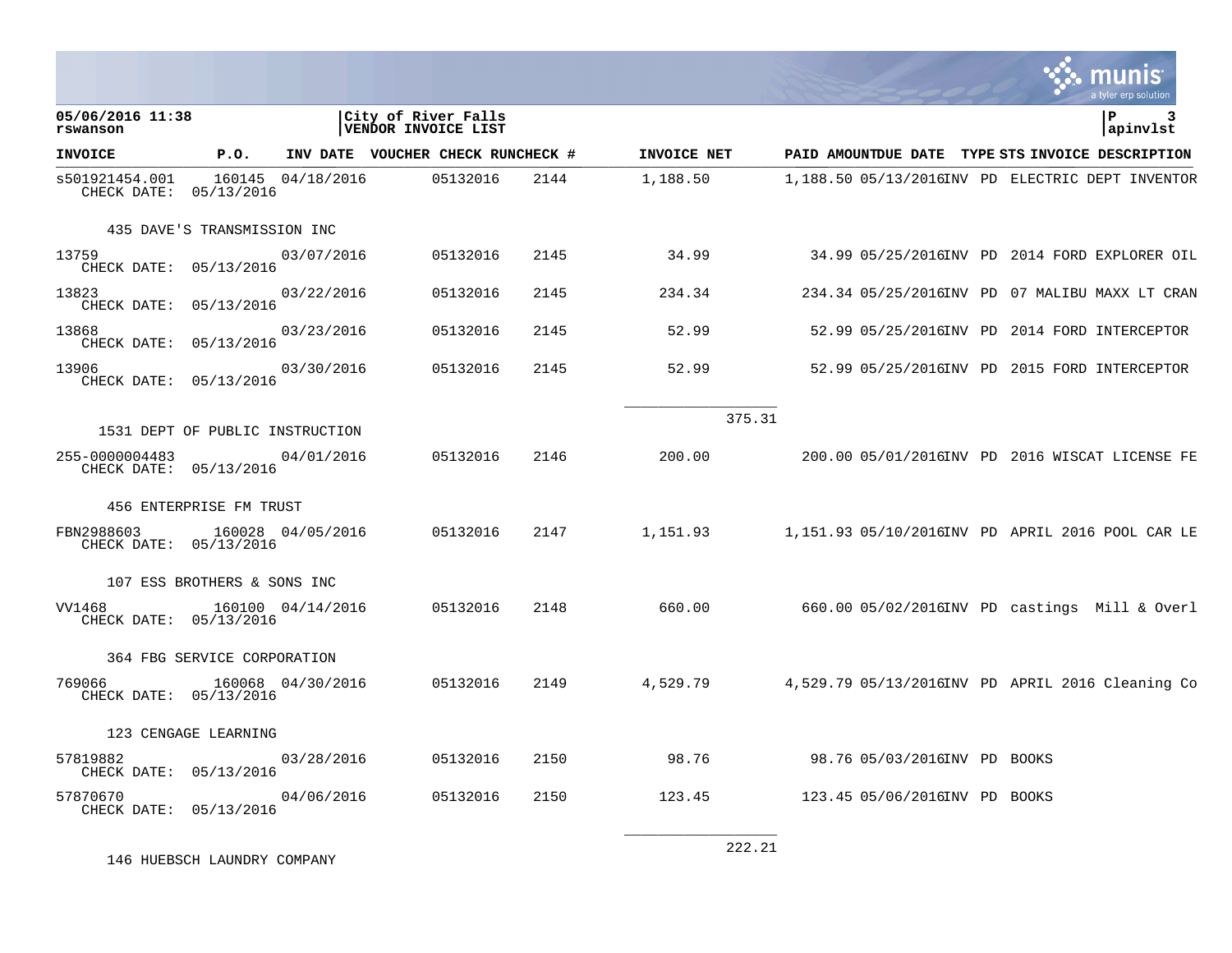|                                               |                           |                   |                                            |          |      |             |        |                                   |  | a tyler erp solution                             |
|-----------------------------------------------|---------------------------|-------------------|--------------------------------------------|----------|------|-------------|--------|-----------------------------------|--|--------------------------------------------------|
| 05/06/2016 11:38<br>rswanson                  |                           |                   | City of River Falls<br>VENDOR INVOICE LIST |          |      |             |        |                                   |  | l P<br>apinvlst                                  |
| <b>INVOICE</b>                                | P.O.                      |                   | INV DATE VOUCHER CHECK RUNCHECK #          |          |      | INVOICE NET |        |                                   |  | PAID AMOUNTDUE DATE TYPE STS INVOICE DESCRIPTION |
| 3645613<br>CHECK DATE: 05/13/2016             |                           | 04/13/2016        |                                            | 05132016 | 2151 | 34.53       |        |                                   |  | 34.53 05/03/2016INV PD APRIL 2016 PUBLIC WRKS    |
| 3649381<br>CHECK DATE: 05/13/2016             |                           | 04/20/2016        |                                            | 05132016 | 2151 | 69.87       |        |                                   |  | 69.87 05/03/2016INV PD APRIL 2016 LIBARY BRUS    |
| 3653097<br>CHECK DATE: 05/13/2016             |                           | 04/27/2016        |                                            | 05132016 | 2152 | 58.19       | 104.40 | 58.19 05/02/2016INV PD FLOOR MATS |  |                                                  |
| 3653109<br>CHECK DATE: 05/13/2016             |                           | 04/27/2016        |                                            | 05132016 | 2152 | 34.53       |        | 34.53 05/02/2016INV PD FLOOR MATS |  |                                                  |
| 3653118<br>CHECK DATE: 05/13/2016             |                           | 04/27/2016        |                                            | 05132016 | 2152 | 37.23       |        |                                   |  | 37.23 05/02/2016INV PD CITY HALL FLOOR MATS      |
|                                               |                           |                   |                                            |          |      |             | 129.95 |                                   |  |                                                  |
| 1454<br>CHECK DATE: 05/13/2016                | 1201 INSIGHT EDGE LLC     | 03/03/2016        |                                            | 05132016 | 2153 | 75.00       |        |                                   |  | 75.00 03/31/2016INV PD MARCH 2016 DISC WORKPL    |
|                                               | 1840 INTER-FLUVE INC      |                   |                                            |          |      |             |        |                                   |  |                                                  |
| $15 - 04 - 12 - 06$<br>CHECK DATE: 05/13/2016 |                           | 04/26/2016        |                                            | 05132016 | 2154 | 385.00      |        |                                   |  | 385.00 05/05/2016INV PD HYDRO SEDIMENT SURVEY    |
|                                               | 1285 IOWA PUMP WORKS INC  |                   |                                            |          |      |             |        |                                   |  |                                                  |
| 8573<br>CHECK DATE: 05/13/2016                |                           | 160154 04/20/2016 |                                            | 05132016 | 2155 | 6,567.68    |        |                                   |  | 6,567.68 05/02/2016INV PD WWTP SUMP PUMP REPLACE |
|                                               | 1070 KUSILEK TERRANCE     |                   |                                            |          |      |             |        |                                   |  |                                                  |
| 4-18-16 SAFETY FOOT<br>CHECK DATE: 05/13/2016 |                           | 04/18/2016        |                                            | 05132016 | 2156 | 150.00      |        |                                   |  | 150.00 05/10/2016INV PD 4-18-16 SAFETY FOOTWEA   |
|                                               | 182 LOFFLER COMPANIES INC |                   |                                            |          |      |             |        |                                   |  |                                                  |
| 2217912<br>CHECK DATE: 05/13/2016             |                           | 04/14/2016        |                                            | 05132016 | 2157 | 144.42      |        |                                   |  | 144.42 04/28/2016INV PD 4-15-16 TO 5-14-16 SAV   |
| 1902 MCNABB, JACOB                            |                           |                   |                                            |          |      |             |        |                                   |  |                                                  |
| MCNABB JACOB SAFETY<br>CHECK DATE: 05/13/2016 |                           | 05/02/2016        |                                            | 05132016 | 2158 | 150.00      |        |                                   |  | 150.00 05/09/2016INV PD JACOB MCNABB SAFETY FO   |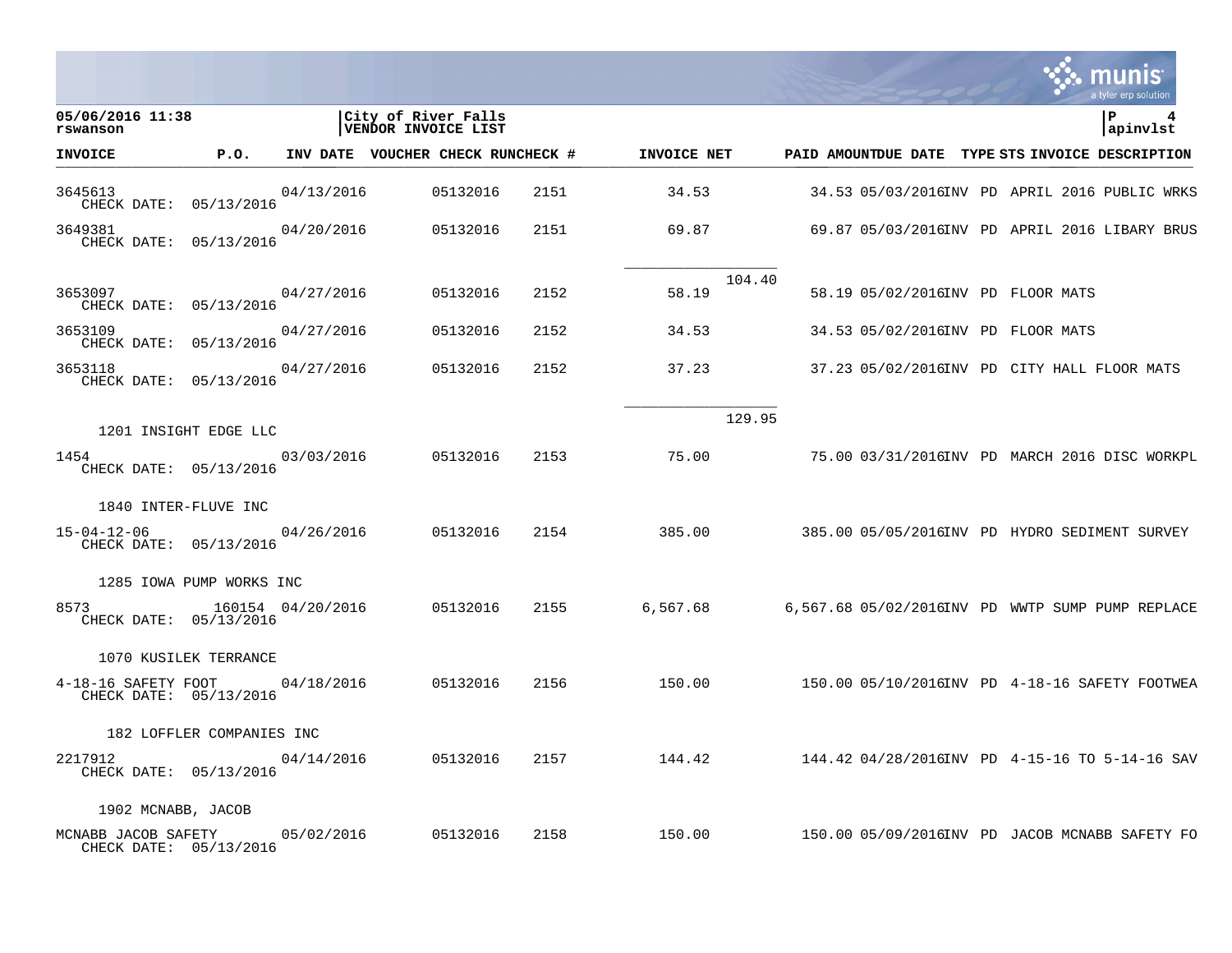|                                            |                                         |                   |                                            |      |             |        |                                         |  | a tyler erp solution                             |
|--------------------------------------------|-----------------------------------------|-------------------|--------------------------------------------|------|-------------|--------|-----------------------------------------|--|--------------------------------------------------|
| 05/06/2016 11:38<br>rswanson               |                                         |                   | City of River Falls<br>VENDOR INVOICE LIST |      |             |        |                                         |  | l P<br>apinvlst                                  |
| <b>INVOICE</b>                             | P.O.                                    |                   | INV DATE VOUCHER CHECK RUNCHECK #          |      | INVOICE NET |        |                                         |  | PAID AMOUNTDUE DATE TYPE STS INVOICE DESCRIPTION |
| 2220 METRO MICHAEL                         |                                         |                   |                                            |      |             |        |                                         |  |                                                  |
| RFMU REFUND<br>CHECK DATE: 05/13/2016      |                                         | 04/27/2016        | 05132016                                   | 2159 | 275.00      |        |                                         |  | 275.00 05/02/2016INV PD RFMU REFUND OVERPAYMEN   |
| 409 MIDWEST TAPE                           |                                         |                   |                                            |      |             |        |                                         |  |                                                  |
| 93813824<br>CHECK DATE: 05/13/2016         |                                         | 03/25/2016        | 05132016                                   | 2160 | 187.95      |        | 187.95 05/03/2016INV PD AUDIO MATERIALS |  |                                                  |
| 93844515<br>CHECK DATE: 05/13/2016         |                                         | 04/05/2016        | 05132016                                   | 2160 | 174.95      |        | 174.95 05/06/2016INV PD AUDIO           |  |                                                  |
| 93844517<br>CHECK DATE: 05/13/2016         |                                         | 04/05/2016        | 05132016                                   | 2160 | 31.49       |        | 31.49 05/06/2016INV PD AUDIO            |  |                                                  |
| 93868557<br>CHECK DATE: 05/13/2016         |                                         | 04/13/2016        | 05132016                                   | 2160 | 179.95      |        | 179.95 05/06/2016INV PD AUDIO           |  |                                                  |
| 93868559<br>CHECK DATE: 05/13/2016         |                                         | 04/13/2016        | 05132016                                   | 2160 | 31.49       |        | 31.49 05/06/2016INV PD AUDIO            |  |                                                  |
| 93875093<br>CHECK DATE: 05/13/2016         |                                         | 04/14/2016        | 05132016                                   | 2160 | 39.99       |        | 39.99 05/06/2016INV PD AUDIO            |  |                                                  |
| 93883137<br>CHECK DATE: 05/13/2016         |                                         | 04/18/2016        | 05132016                                   | 2160 | 74.98       |        | 74.98 05/06/2016INV PD AUDIO            |  |                                                  |
| 93883139<br>CHECK DATE: 05/13/2016         |                                         | 04/18/2016        | 05132016                                   | 2160 | 41.99       |        | 41.99 05/06/2016INV PD AUDIO            |  |                                                  |
| 93901152<br>CHECK DATE: 05/13/2016         |                                         | 04/22/2016        | 05132016                                   | 2160 | 118.97      |        | 118.97 05/06/2016INV PD AUDIO           |  |                                                  |
| 651 J&J GIS LLC                            |                                         |                   |                                            |      |             | 881.76 |                                         |  |                                                  |
| APRIL 2016<br>CHECK DATE: 05/13/2016       |                                         | 160021 05/03/2016 | 05132016                                   | 2161 | 1,739.00    |        |                                         |  | 1,739.00 05/13/2016INV PD APRIL 2016 GIS SERVICE |
|                                            | 225 RIVER FALLS CHAMBER OF COMMERCE INC |                   |                                            |      |             |        |                                         |  |                                                  |
| $04 - 06 - 2016$<br>CHECK DATE: 05/13/2016 |                                         | 04/06/2016        | 05132016                                   | 2162 | 35.00       |        |                                         |  | 35.00 05/10/2016INV PD 04-06-2016 RF DAYS PAR    |
|                                            | 855 LIBRARY SALES INC                   |                   |                                            |      |             |        |                                         |  |                                                  |
| 180248<br>CHECK DATE: 05/13/2016           |                                         | 03/29/2016        | 05132016                                   | 2163 | 31.73       |        | 31.73 05/03/2016INV PD BOOKS            |  |                                                  |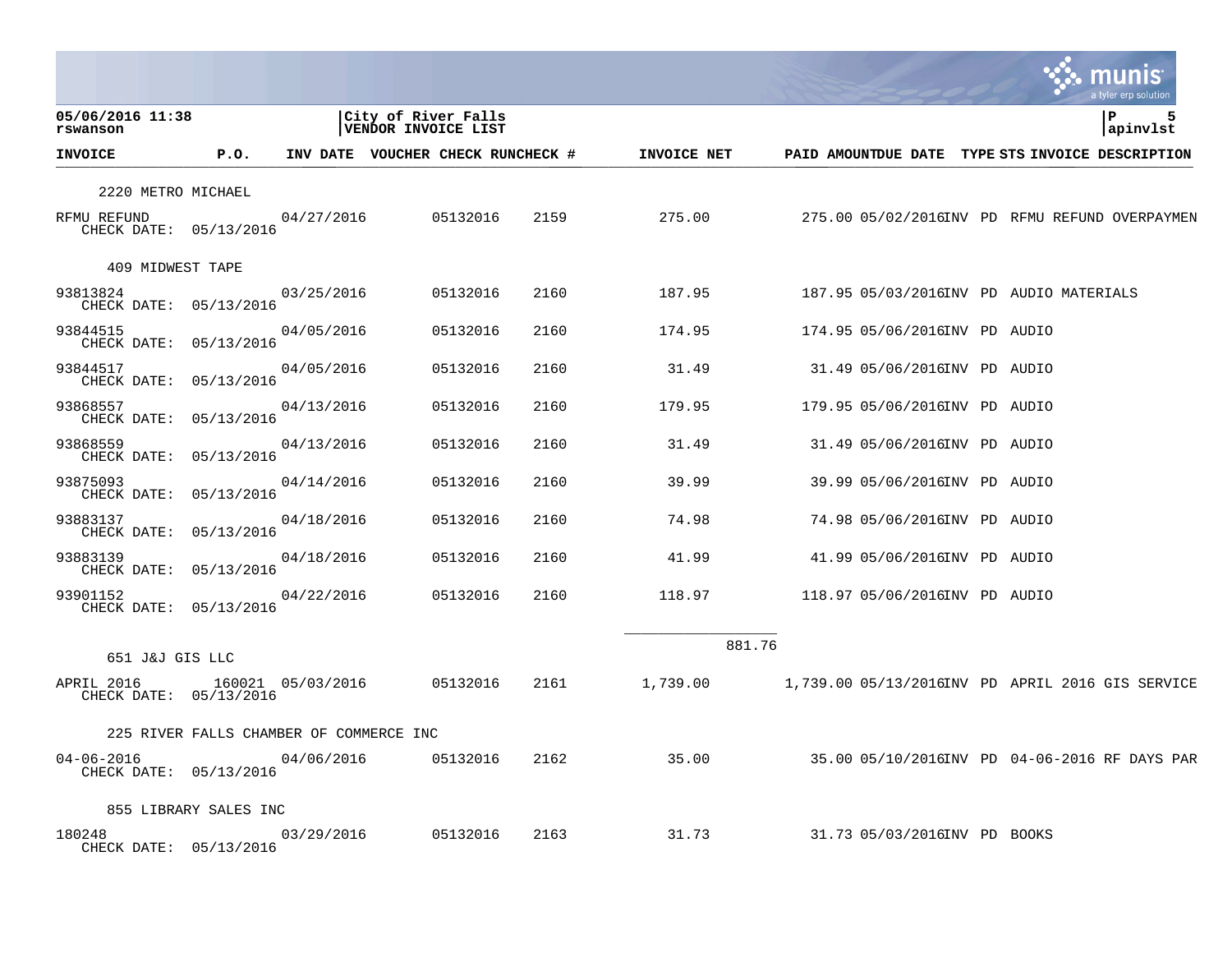|                                                |                                      |                   |                                            |        |             |                                        |  | a tyler erp solution                               |
|------------------------------------------------|--------------------------------------|-------------------|--------------------------------------------|--------|-------------|----------------------------------------|--|----------------------------------------------------|
| 05/06/2016 11:38<br>rswanson                   |                                      |                   | City of River Falls<br>VENDOR INVOICE LIST |        |             |                                        |  | l P<br>6<br>apinvlst                               |
| <b>INVOICE</b>                                 | P.O.                                 |                   | INV DATE VOUCHER CHECK RUNCHECK #          |        | INVOICE NET |                                        |  | PAID AMOUNTDUE DATE TYPE STS INVOICE DESCRIPTION   |
|                                                | 250 SOUTH FORK CAFE INC              |                   |                                            |        |             |                                        |  |                                                    |
| 2266<br>CHECK DATE: 05/13/2016                 |                                      | 04/21/2016        | 05132016                                   | 2164   | 290.87      |                                        |  | 290.87 05/02/2016INV PD BREAKING THE CYCLE 4-2     |
|                                                | 454 TRILOGY CONSULTING, LLC          |                   |                                            |        |             |                                        |  |                                                    |
| 490<br>CHECK DATE: 05/13/2016                  |                                      | 160010 04/25/2016 | 05132016                                   | 2165   | 78.75       |                                        |  | 78.75 05/03/2016INV PD Water Rate Case             |
|                                                | 944 HIGHSMITH LLC                    |                   |                                            |        |             |                                        |  |                                                    |
| 5838688<br>CHECK DATE: 05/13/2016              |                                      | 03/31/2016        | 05132016                                   | 2166   | 108.50      | 108.50 05/03/2016INV PD LIBRARY SHIRTS |  |                                                    |
|                                                | 812 UTILITY SALES AND SERVICE        |                   |                                            |        |             |                                        |  |                                                    |
| 0060235-IN<br>CHECK DATE: 05/13/2016           |                                      | 160164 04/22/2016 | 05132016                                   | 2167   | 5,360.15    |                                        |  | 5,360.15 05/13/2016INV PD Bucket Truck Repair      |
|                                                | 16 VIKING COCA-COLA BOTTLING CO      |                   |                                            |        |             |                                        |  |                                                    |
| 298638<br>CHECK DATE: 05/13/2016               |                                      | 04/04/2016        | 05132016                                   | 2168   | 144.00      | 144.00 05/10/2016INV PD 16 CASES POP   |  |                                                    |
|                                                | 478 VILLAGE OF ELLSWORTH             |                   |                                            |        |             |                                        |  |                                                    |
| 2016-017<br>CHECK DATE: 05/13/2016             |                                      | 04/08/2016        | 05132016                                   | 2169   | 2,740.50    |                                        |  | $2,740.50$ 05/10/2016INV PD yards of sweepings thr |
| 342 WPPI ENERGY                                |                                      |                   |                                            |        |             |                                        |  |                                                    |
| APRIL 2016 COM SOLAR<br>CHECK DATE: 05/13/2016 |                                      | 04/22/2016        | 05132016                                   | 2170   | 3,969.00    |                                        |  | 3,969.00 04/22/2016INV PD APRIL 2016 COMMUNITY S   |
|                                                | 344 NORTHERN STATES POWER COMPANY WI |                   |                                            |        |             |                                        |  |                                                    |
| 498103704<br>CHECK DATE: 05/06/2016            |                                      | 04/18/2016        |                                            | 144689 | 280.89      |                                        |  | 280.89 05/06/2016DIR PD 3/16-4/16 PRESCOTT AMB     |
|                                                | 3 WI DEPARTMENT OF REVENUE           |                   |                                            |        |             |                                        |  |                                                    |
| TID 2016 ADM FEE<br>CHECK DATE: 05/06/2016     |                                      | 04/21/2016        |                                            | 144691 | 900.00      |                                        |  | 900.00 05/06/2016DIR PD 2016 TID ADMINISTRATIO     |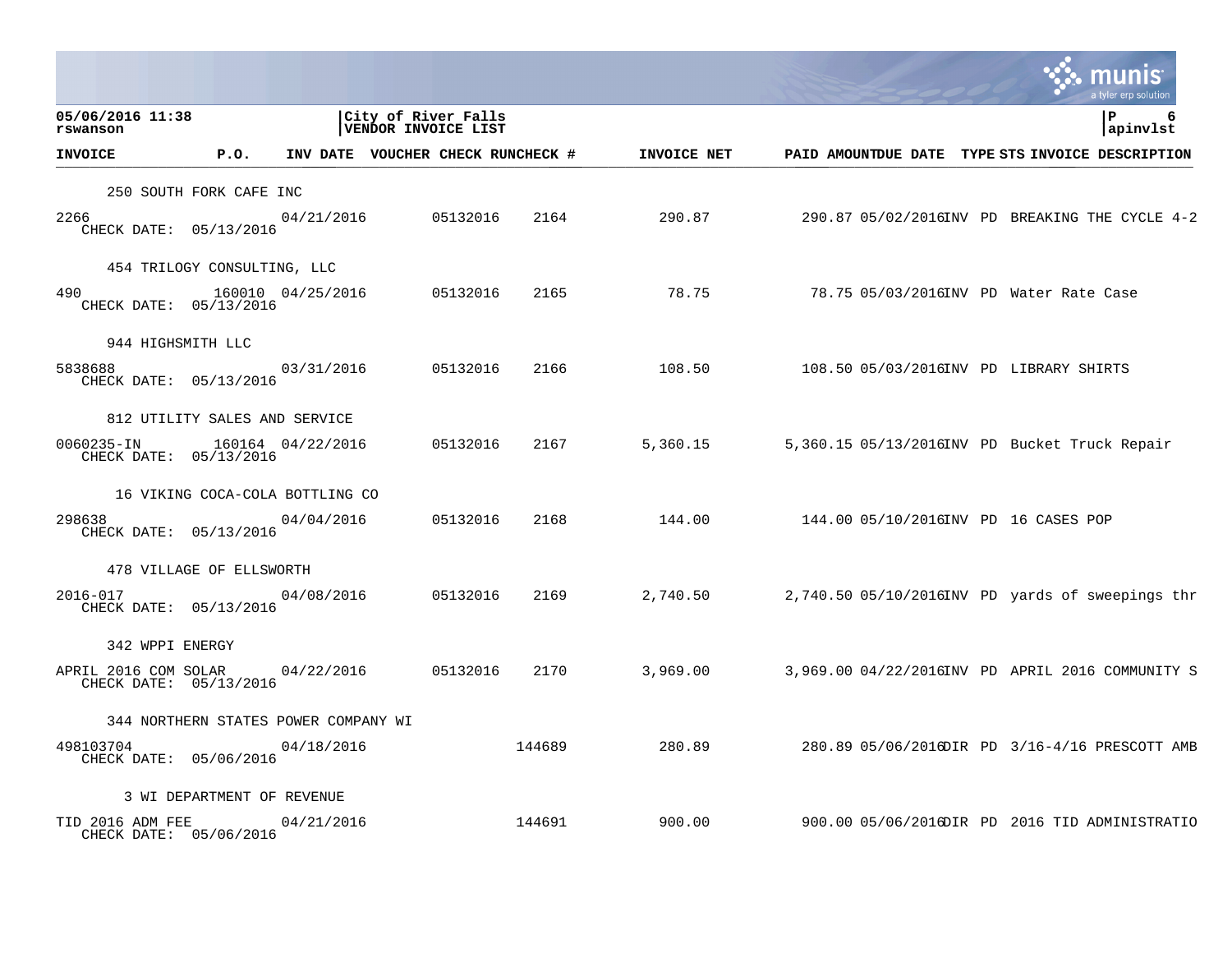|                                                                 |                                          |                   |                                            |                 |             |                                                  |  | a tyler erp solution     |  |
|-----------------------------------------------------------------|------------------------------------------|-------------------|--------------------------------------------|-----------------|-------------|--------------------------------------------------|--|--------------------------|--|
| 05/06/2016 11:38<br>rswanson                                    |                                          |                   | City of River Falls<br>VENDOR INVOICE LIST |                 |             |                                                  |  | $\mathbf{P}$<br>apinvlst |  |
| <b>INVOICE</b>                                                  | P.O.                                     |                   | INV DATE VOUCHER CHECK RUNCHECK #          |                 | INVOICE NET | PAID AMOUNTDUE DATE TYPE STS INVOICE DESCRIPTION |  |                          |  |
| 2016 MAY 4059<br>CHECK DATE: 05/06/2016                         |                                          | 04/11/2016        |                                            | 144692          | 6,061.04    | 6,061.04 05/06/2016DIR PD 2016 1ST HALF GROSS RE |  |                          |  |
|                                                                 | 206 PAYMENT SERVICE NETWORK INC          |                   |                                            |                 |             |                                                  |  |                          |  |
| 128894<br>CHECK DATE: 05/03/2016                                |                                          | 05/03/2016        |                                            | 144693          | 610.90      | 610.90 05/13/2016DIR PD APRIL PSN SERVICES       |  |                          |  |
|                                                                 | 25 ALLINA HOSPITALS & CLINICS            |                   |                                            |                 |             |                                                  |  |                          |  |
| 1310001204<br>CHECK DATE: 05/13/2016                            |                                          | 04/19/2016        |                                            | 05132016 144694 | 264.00      | 264.00 04/27/2016INV PD MB1896 RECERT COURSE R   |  |                          |  |
|                                                                 | 1010 ASPEN MILLS INC.                    |                   |                                            |                 |             |                                                  |  |                          |  |
| 180522<br>CHECK DATE: 05/13/2016                                |                                          | 04/27/2016        | 05132016 144695                            |                 | 27.95       | 27.95 05/13/2016INV PD R ROLAND EMT UNIFORMS     |  |                          |  |
|                                                                 | 1949 ASSITANCE RESOURCE CENTER INC       |                   |                                            |                 |             |                                                  |  |                          |  |
| $4 - 26 - 16$ BTC<br>CHECK DATE: 05/13/2016                     |                                          | 04/26/2016        |                                            | 05132016 144696 | 537.50      | 537.50 04/28/2016INV PD BREAKING THE CYCLE EVE   |  |                          |  |
|                                                                 | 365 ASSOCIATED APPRAISAL CONSULTANTS INC |                   |                                            |                 |             |                                                  |  |                          |  |
| 121276<br>CHECK DATE: 05/13/2016                                |                                          | 160032 04/15/2016 |                                            | 05132016 144697 | 6, 250.00   | 6,250.00 05/15/2016INV PD 2016 Assessor Contract |  |                          |  |
| 1716 BAKKE NORMAN                                               |                                          |                   |                                            |                 |             |                                                  |  |                          |  |
| 55906-01D 04/20/2016<br>CHECK DATE: 05/13/2016                  |                                          | 04/20/2016        |                                            | 05132016 144698 | 46.25       | 46.25 05/05/2016INV PD MARCH 2016 KHALAR APPE    |  |                          |  |
| 55906-02D 04/20/2016<br>CHECK DATE: 05/13/2016                  |                                          | 04/20/2016        |                                            | 05132016 144698 | 74.00       | 74.00 05/05/2016INV PD MARCH 2016 C ALVARADO     |  |                          |  |
| 55906-03D MARCH 2016<br>CHECK DATE: 05/13/2016                  |                                          | 04/20/2016        | 05132016 144698                            |                 | 101.75      | 101.75 05/05/2016INV PD MARCH 2016 KAMMEYER AP   |  |                          |  |
| 55906-04D MARCH 2011660065 04/20/2016<br>CHECK DATE: 05/13/2016 |                                          |                   |                                            | 05132016 144698 | 1,500.00    | 1,500.00 05/05/2016INV PD MARCH 2016 PROSECUTION |  |                          |  |
| 55906-05D MARCH 2016<br>CHECK DATE: 05/13/2016                  |                                          | 04/20/2016        | 05132016 144698                            |                 | 74.00       | 74.00 05/05/2016INV PD MARCH 2016 G PAXTIAN A    |  |                          |  |
| 55906-06D MARCH 2016<br>CHECK DATE: 05/13/2016                  |                                          | 04/20/2016        | 05132016 144698                            |                 | 194.25      | 194.25 05/05/2016INV PD MARCH 2016 Z BAHR APPE   |  |                          |  |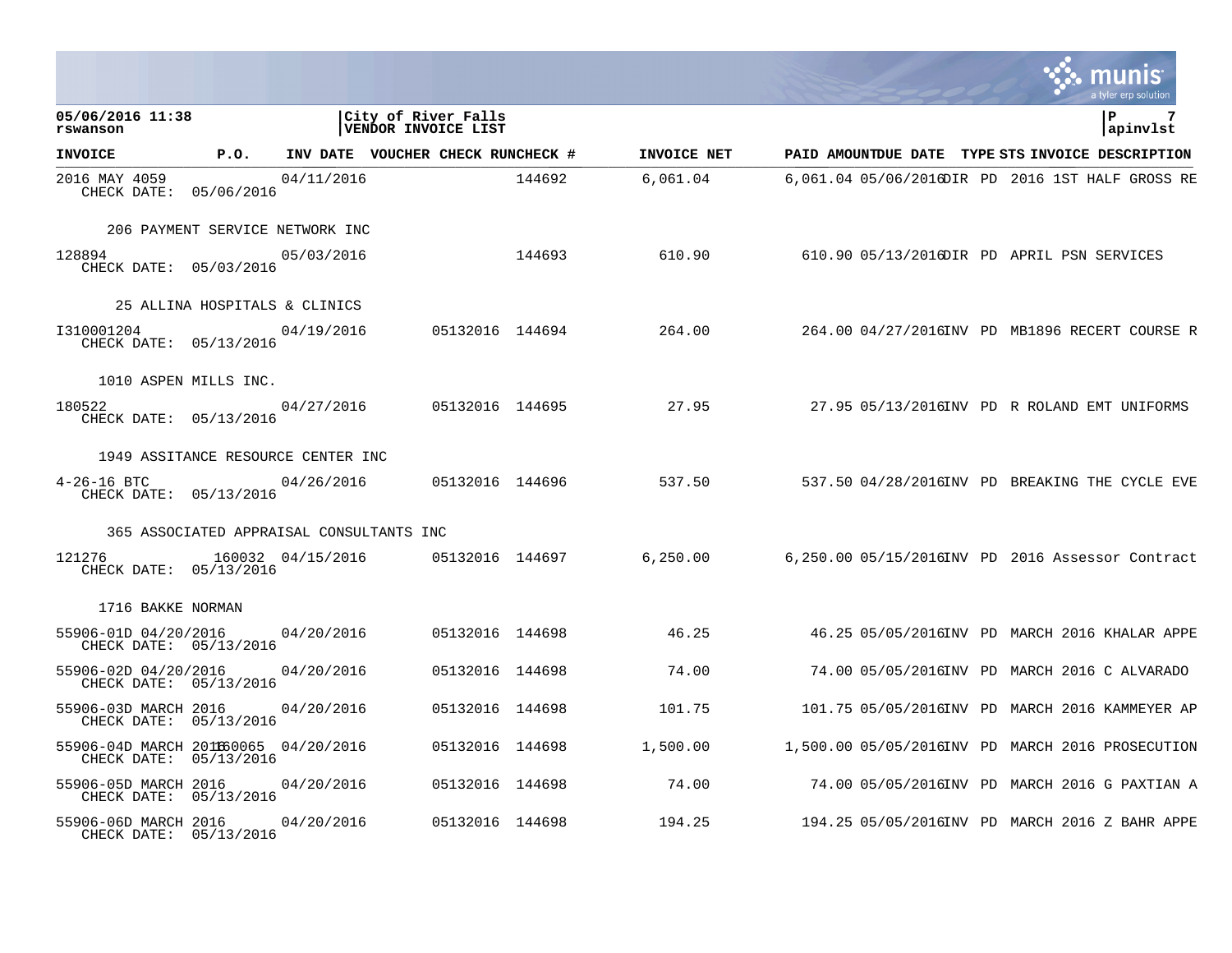|                                     |                            |                   |                                            |             |                                                  |  | munis<br>a tyler erp solution |
|-------------------------------------|----------------------------|-------------------|--------------------------------------------|-------------|--------------------------------------------------|--|-------------------------------|
| 05/06/2016 11:38<br>rswanson        |                            |                   | City of River Falls<br>VENDOR INVOICE LIST |             |                                                  |  | P<br>8<br>apinvlst            |
| <b>INVOICE</b>                      | P.O.                       |                   | INV DATE VOUCHER CHECK RUNCHECK #          | INVOICE NET | PAID AMOUNTDUE DATE TYPE STS INVOICE DESCRIPTION |  |                               |
|                                     | 2092 BALDWIN LIBRARY       |                   |                                            | 1,990.25    |                                                  |  |                               |
| 74058<br>CHECK DATE: 05/13/2016     |                            | 04/18/2016        | 05132016 144699                            | 28.00       | 28.00 05/10/2016INV PD REFUND LOST LIBRARY MA    |  |                               |
|                                     | 49 BER-MARK EXCAVATING INC |                   |                                            |             |                                                  |  |                               |
| 6291<br>CHECK DATE: 05/13/2016      |                            | 160166 04/26/2016 | 05132016 144700                            | 3,540.00    | 3,540.00 05/13/2016INV PD cedar mulch for planti |  |                               |
|                                     | 412 CENTER POINT INC       |                   |                                            |             |                                                  |  |                               |
| 1364489<br>CHECK DATE: 05/13/2016   |                            | 04/01/2016        | 05132016 144701                            | 86.28       | 86.28 05/06/2016INV PD BOOKS                     |  |                               |
|                                     | 70 CINTAS CORPORATION #754 |                   |                                            |             |                                                  |  |                               |
| 754578503<br>CHECK DATE: 05/13/2016 |                            | 160013 04/06/2016 | 05132016 144702                            | 171.95      | 171.95 05/10/2016INV PD APRIL 2016 CINTAS ELEC   |  |                               |
| 754578504<br>CHECK DATE: 05/13/2016 |                            | 160020 04/06/2016 | 05132016 144702                            | 167.13      | 167.13 05/10/2016INV PD APRIL 2016 CINTAS PW U   |  |                               |
| 754578505<br>CHECK DATE: 05/13/2016 |                            | 160014 04/06/2016 | 05132016 144702                            | 64.55       | 64.55 05/10/2016INV PD APRIL 2016 CINTAS WATE    |  |                               |
| 754578506<br>CHECK DATE: 05/13/2016 |                            | 160015 04/06/2016 | 05132016 144702                            | 36.20       | 36.20 05/10/2016INV PD APRIL 2016 CINTAS WWTP    |  |                               |
| 754583705<br>CHECK DATE: 05/13/2016 |                            | 160013 04/20/2016 | 05132016 144702                            | 160.16      | 160.16 04/28/2016INV PD 2016 CINTAS ELECTRIC U   |  |                               |
| 754583706<br>CHECK DATE: 05/13/2016 |                            | 160020 04/20/2016 | 05132016 144702                            | 182.48      | 182.48 04/28/2016INV PD 2016 CINTAS PW UNIFORM   |  |                               |
| 754583707<br>CHECK DATE: 05/13/2016 |                            | 160014 04/20/2016 | 05132016 144702                            | 212.02      | 212.02 04/28/2016INV PD 2016 CINTAS WATER UNIF   |  |                               |
| 754583708<br>CHECK DATE: 05/13/2016 |                            | 160015 04/20/2016 | 05132016 144702                            | 36.20       | 36.20 05/15/2016INV PD 2016 CINTAS WWTP UNIFO    |  |                               |
| 754586294<br>CHECK DATE: 05/13/2016 |                            | 160013 04/27/2016 | 05132016 144702                            | 160.16      | 160.16 05/03/2016INV PD 2016 CINTAS ELECTRIC U   |  |                               |
| 754586295<br>CHECK DATE: 05/13/2016 |                            | 160020 04/27/2016 | 05132016 144702                            | 182.20      | 182.20 05/03/2016INV PD 2016 CINTAS PW UNIFORM   |  |                               |
| 754586296<br>CHECK DATE:            | 05/13/2016                 | 160014 04/27/2016 | 05132016 144702                            | 63.05       | 63.05 05/03/2016INV PD 2016 CINTAS WATER UNIF    |  |                               |

 $\bullet$ 

**Tara**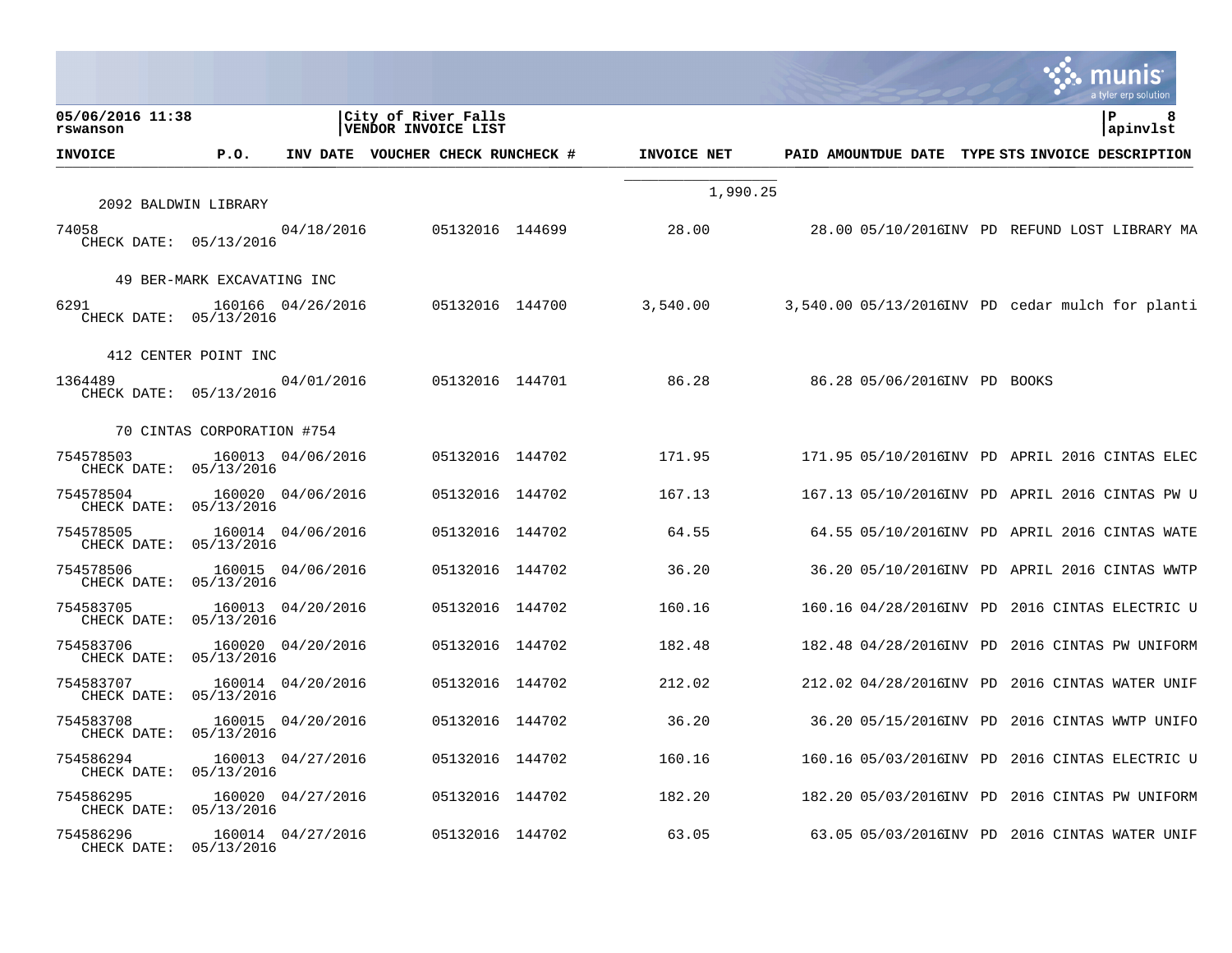|                                      |                                      |                   |                                            |             |          | a tyler erp solution                             |
|--------------------------------------|--------------------------------------|-------------------|--------------------------------------------|-------------|----------|--------------------------------------------------|
| 05/06/2016 11:38<br>rswanson         |                                      |                   | City of River Falls<br>VENDOR INVOICE LIST |             |          | P<br>apinvlst                                    |
| <b>INVOICE</b>                       | P.O.                                 |                   | INV DATE VOUCHER CHECK RUNCHECK #          | INVOICE NET |          | PAID AMOUNTDUE DATE TYPE STS INVOICE DESCRIPTION |
| 754586297<br>CHECK DATE: 05/13/2016  |                                      | 160015 04/27/2016 | 05132016 144702                            | 36.20       |          | 36.20 05/03/2016INV PD 2016 CINTAS WWTP UNIFO    |
|                                      | 1675 CITY OF PRESCOTT                |                   |                                            |             | 1,472.30 |                                                  |
| 201615<br>CHECK DATE: 05/13/2016     |                                      | 04/11/2016        | 05132016 144703                            | 36.45       |          | 36.45 05/10/2016INV PD JAN THRU MARCH 2016 CO    |
|                                      | 449 CLANCY SYSTEMS INTERNATIONAL INC |                   |                                            |             |          |                                                  |
| #RF 1506<br>CHECK DATE: 05/13/2016   |                                      | 03/18/2016        | 05132016 144704                            | 840.00      |          | 840.00 04/28/2016INV PD 2ND QTR 2015 FEES T-MO   |
| #RF 1509<br>CHECK DATE:              | 05/13/2016                           | 03/18/2016        | 05132016 144704                            | 840.00      |          | 840.00 04/28/2016INV PD 3RD QTR 2015 T-MOBILE    |
| #RF 1512<br>CHECK DATE:              | 05/13/2016                           | 03/31/2016        | 05132016 144704                            | 840.00      |          | 840.00 04/28/2016INV PD 4TH OTR 2015 T-MOBILE    |
| #RF 1601<br>CHECK DATE: 05/13/2016   |                                      | 03/31/2016        | 05132016 144704                            | 840.00      |          | 840.00 03/31/2016INV PD JAN FEB MARCH 2016 T-M   |
|                                      | 2222 COAST TO COAST SOLUTIONS        |                   |                                            |             | 3,360.00 |                                                  |
| IVC0072716<br>CHECK DATE: 05/13/2016 |                                      | 03/03/2016        | 05132016 144705                            | 136.58      |          | 136.58 05/03/2016INV PD LIBRARY BAGS/STICKERS    |
|                                      | 379 COMPUTER INTEGRATION TECHNOLOGY  |                   |                                            |             |          |                                                  |
| 102744<br>CHECK DATE: 05/13/2016     |                                      | 03/30/2016        | 05132016 144706                            | 210.00      |          | 210.00 05/02/2016INV PD 3 YR SSL INTRANET EXP    |
| 241057<br>CHECK DATE: 05/13/2016     |                                      | 160026 03/18/2016 | 05132016 144706                            | 1,500.00    |          | 1,500.00 05/02/2016INV PD APRIL 2016 MANAGED SER |
| 241750<br>CHECK DATE: 05/13/2016     |                                      | 160026 04/15/2016 | 05132016 144706                            | 1,500.00    |          | 1,500.00 05/02/2016INV PD MAY 2016 MANAGED SERVI |
|                                      | 93 DIGGERS HOTLINE INC               |                   |                                            |             | 3,210.00 |                                                  |
| 1104<br>CHECK DATE: 05/13/2016       |                                      | 04/25/2016        | 05132016 144707                            | 406.36      |          | 406.36 05/25/2016INV PD 3-29-16 SAFETY MEETING   |
|                                      | 98 EO JOHNSON CO INC                 |                   |                                            |             |          |                                                  |
| I00291288                            |                                      | 04/06/2016        | 05132016 144708                            | 105.00      |          | 105.00 05/02/2016INV PD CANON IRA400IFQLA10671   |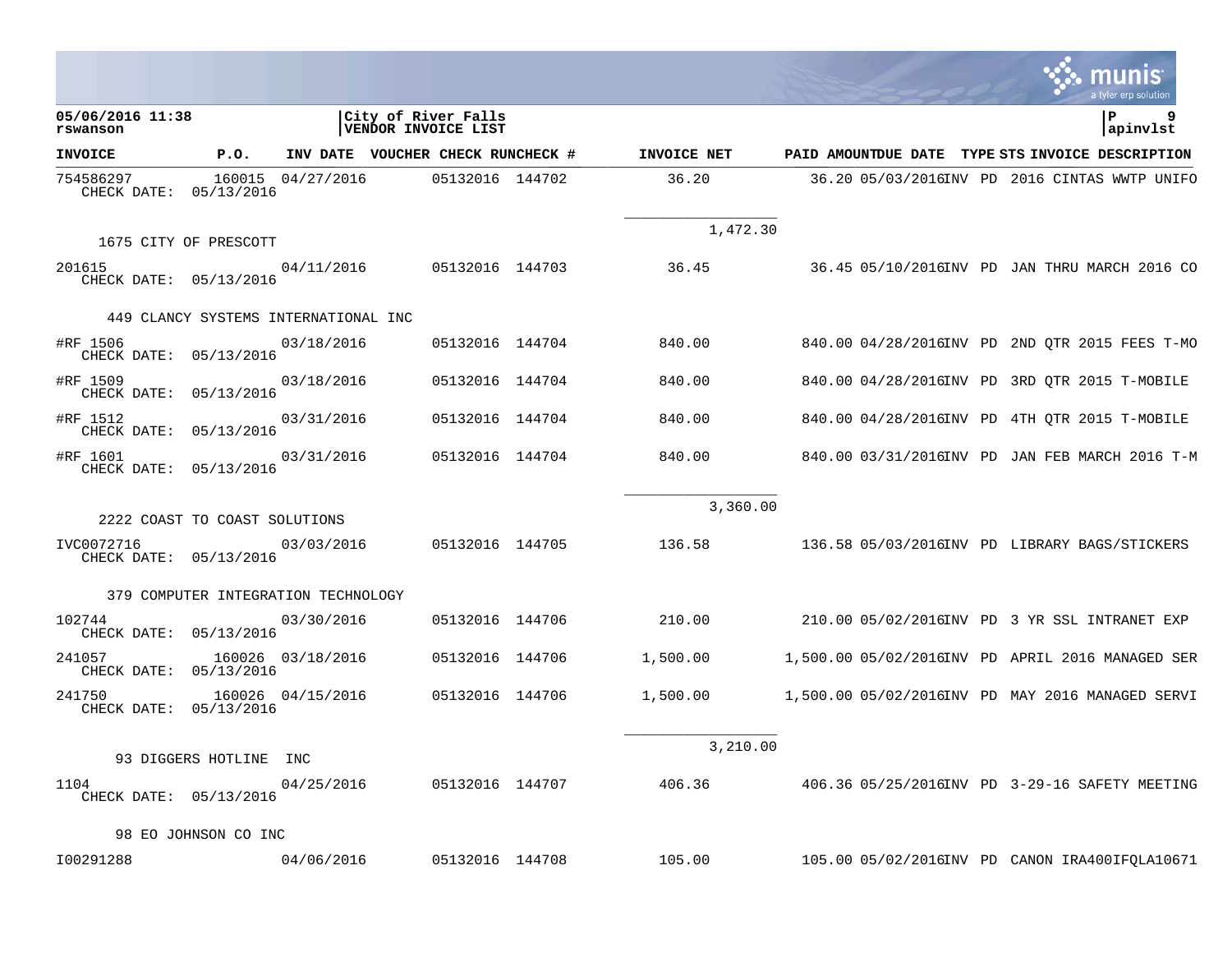|                                                |                         |                   |                                            |                 |                 |             |        |                              |  | munis<br>a tyler erp solution                    |
|------------------------------------------------|-------------------------|-------------------|--------------------------------------------|-----------------|-----------------|-------------|--------|------------------------------|--|--------------------------------------------------|
| 05/06/2016 11:38<br>rswanson                   |                         |                   | City of River Falls<br>VENDOR INVOICE LIST |                 |                 |             |        |                              |  | l P<br>10<br> apinvlst                           |
| <b>INVOICE</b>                                 | P.O.                    |                   | INV DATE VOUCHER CHECK RUNCHECK #          |                 |                 | INVOICE NET |        |                              |  | PAID AMOUNTDUE DATE TYPE STS INVOICE DESCRIPTION |
| CHECK DATE: 05/13/2016                         |                         |                   |                                            |                 |                 |             |        |                              |  |                                                  |
| CNIN839550<br>CHECK DATE: 05/13/2016           |                         | 03/29/2016        |                                            | 05132016 144709 |                 | 140.90      |        |                              |  | 140.90 04/08/2016INV PD 12-29-15 TO 3-18-16 LA   |
| CNIN839576<br>CHECK DATE: 05/13/2016           |                         | 03/29/2016        |                                            | 05132016 144709 |                 | 173.55      |        |                              |  | 173.55 04/08/2016INV PD 12-29-15 TO 3-18-16 CA   |
| CNIN839788<br>CHECK DATE: 05/13/2016           |                         | 03/30/2016        |                                            | 05132016 144709 |                 | 136.00      |        |                              |  | 136.00 04/09/2016INV PD LIBRARY LANIER LD425C    |
| CNIN843314<br>CHECK DATE: 05/13/2016           |                         | 04/15/2016        |                                            | 05132016 144709 |                 | 144.65      |        |                              |  | 144.65 04/25/2016INV PD LIBRARY SAMSUNG COPIER   |
| 18628078<br>CHECK DATE: 05/13/2016             |                         | 04/18/2016        |                                            | 05132016 144710 |                 | 219.04      | 595.10 |                              |  | 219.04 05/21/2016INV PD APRIL-MAY 2016 SAMSUNG   |
| 2160 FAMILYMEANS                               |                         |                   |                                            |                 |                 |             |        |                              |  |                                                  |
| IVC01871<br>CHECK DATE: 05/13/2016             |                         | 04/20/2016        |                                            |                 | 05132016 144711 | 100.00      |        |                              |  | 100.00 04/22/2016INV PD 3-31-16 MONEY PERSONAL   |
|                                                | 2223 FOURTH WALL FILMS  |                   |                                            |                 |                 |             |        |                              |  |                                                  |
| CS-RFPL-3182016-CS66<br>CHECK DATE: 05/13/2016 |                         | 04/30/2016        |                                            |                 | 05132016 144712 | 100.00      |        |                              |  | 100.00 05/04/2016INV PD 6-23-16 COUNTRY SCHOOL   |
|                                                | 690 GOLDEN HORSE LTD    |                   |                                            |                 |                 |             |        |                              |  |                                                  |
| 6546<br>CHECK DATE: 05/13/2016                 |                         | 04/08/2016        |                                            |                 | 05132016 144713 | 13.92       |        | 13.92 05/06/2016INV PD BOOKS |  |                                                  |
|                                                | 598 GRAPHIC DESIGN      |                   |                                            |                 |                 |             |        |                              |  |                                                  |
| OB12128<br>CHECK DATE: 05/13/2016              |                         | 160004 04/28/2016 |                                            |                 | 05132016 144714 | 4,443.83    |        |                              |  | 4,443.83 05/02/2016INV PD 2016 CITY NEWSLETTER S |
| 133 HAWKINS INC                                |                         |                   |                                            |                 |                 |             |        |                              |  |                                                  |
| 3873972<br>CHECK DATE: 05/13/2016              |                         | 160042 04/27/2016 |                                            |                 | 05132016 144715 | 2,220.53    |        |                              |  | 2,220.53 05/03/2016INV PD WATER DEPT - CHEMICALS |
|                                                | 136 HELMER PRINTING INC |                   |                                            |                 |                 |             |        |                              |  |                                                  |
| 160792<br>CHECK DATE: 05/13/2016               |                         | 04/08/2016        |                                            |                 | 05132016 144716 | 260.87      |        |                              |  | 260.87 05/10/2016INV PD CROSS CONNECTION SURVE   |

 $\mathcal{L}^{\text{max}}$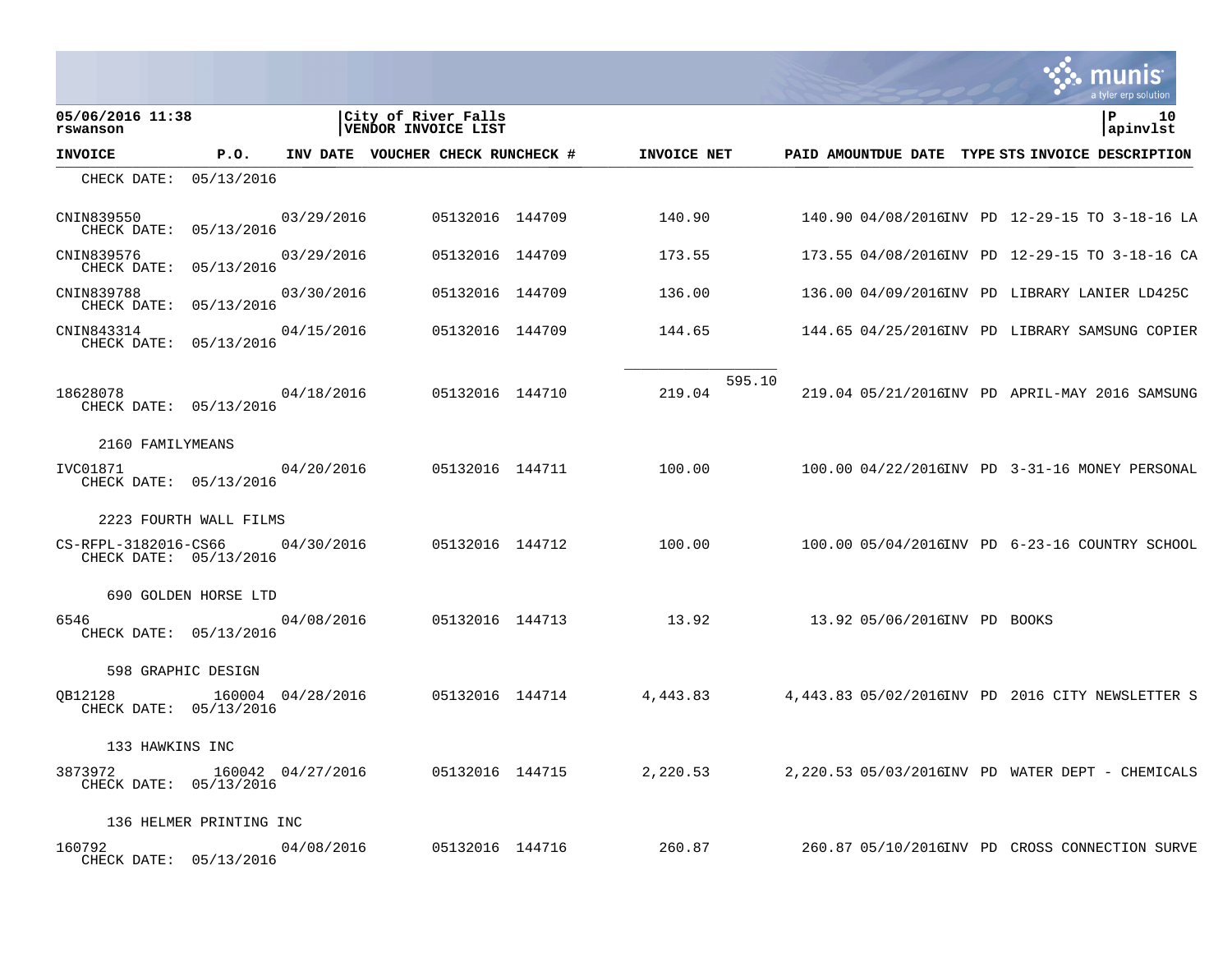|                                          |                                         |                   |                                            |             |                                                  |  | a tyler erp solution |
|------------------------------------------|-----------------------------------------|-------------------|--------------------------------------------|-------------|--------------------------------------------------|--|----------------------|
| 05/06/2016 11:38<br>rswanson             |                                         |                   | City of River Falls<br>VENDOR INVOICE LIST |             |                                                  |  | ∣P<br>11<br>apinvlst |
| <b>INVOICE</b>                           | P.O.                                    |                   | INV DATE VOUCHER CHECK RUNCHECK #          | INVOICE NET | PAID AMOUNTDUE DATE TYPE STS INVOICE DESCRIPTION |  |                      |
| 161096<br>CHECK DATE: 05/13/2016         |                                         | 04/19/2016        | 05132016 144716                            | 134.40      | 134.40 05/15/2016INV PD WINDOW ENVELOPES         |  |                      |
| 161103<br>CHECK DATE: 05/13/2016         |                                         | 04/19/2016        | 05132016 144716                            | 88.75       | 88.75 05/15/2016INV PD BLUE BIKE BANNERS         |  |                      |
|                                          | 2139 HUB 70 DESIGN & PRINT              |                   |                                            | 484.02      |                                                  |  |                      |
| 11196<br>CHECK DATE: 05/13/2016          |                                         | 04/04/2016        | 05132016 144717                            | 309.18      | 309.18 04/28/2016INV PD PROPERTY DOCUMENT FORM   |  |                      |
| 11244<br>CHECK DATE: 05/13/2016          |                                         | 04/12/2016        | 05132016 144717                            | 50.16       | 50.16 05/12/2016INV PD THANK YOU CARDS/ENVELO    |  |                      |
|                                          |                                         |                   |                                            | 359.34      |                                                  |  |                      |
|                                          | 655 INDIANHEAD FEDERATED LIBRARY SYSTEM |                   |                                            |             |                                                  |  |                      |
| 216105<br>CHECK DATE: 05/13/2016         |                                         | 03/31/2016        | 05132016 144718                            | 192.27      | 192.27 04/09/2016INV PD LIBRARY MAGNETS          |  |                      |
| 216139<br>CHECK DATE:                    | 05/13/2016                              | 03/31/2016        | 05132016 144718                            | 75.35       | 75.35 04/09/2016INV PD SHARE OF HYATT PLACE-L    |  |                      |
| 216198<br>CHECK DATE: 05/13/2016         |                                         | 03/31/2016        | 05132016 144718                            | 840.00      | 840.00 05/03/2016INV PD ANNUAL PHAROS MAINTENA   |  |                      |
|                                          |                                         |                   |                                            | 1,107.62    |                                                  |  |                      |
|                                          | 156 STUART C IRBY TOOL AND SAFETY       |                   |                                            |             |                                                  |  |                      |
| S009493268.001<br>CHECK DATE: 05/13/2016 |                                         | 160120 04/12/2016 | 05132016 144719                            | 510.00      | 510.00 05/15/2016INV PD STREET LIGHT INVENTORY   |  |                      |
|                                          | 159 JH LARSON ELECTRICAL COMPANY        |                   |                                            |             |                                                  |  |                      |
| s101195830.001<br>CHECK DATE: 05/13/2016 |                                         | 04/29/2016        | 05132016 144720                            | 355.27      | 355.27 05/03/2016INV PD 2 ELEC TIME CLOCKS W/B   |  |                      |
| 162 JOBSHO                               |                                         |                   |                                            |             |                                                  |  |                      |
| 1714634<br>CHECK DATE: 05/13/2016        |                                         | 04/30/2016        | 05132016 144721                            | 63.70       | 63.70 05/13/2016INV PD POLICE RESERVE JOB AD     |  |                      |
|                                          | 720 LARK UNIFORM CO                     |                   |                                            |             |                                                  |  |                      |
| 215567<br>CHECK DATE: 05/13/2016         |                                         | 02/26/2016        | 05132016 144722                            | 805.35      | 805.35 03/31/2016INV PD MARCH 2016 UNIFORMS      |  |                      |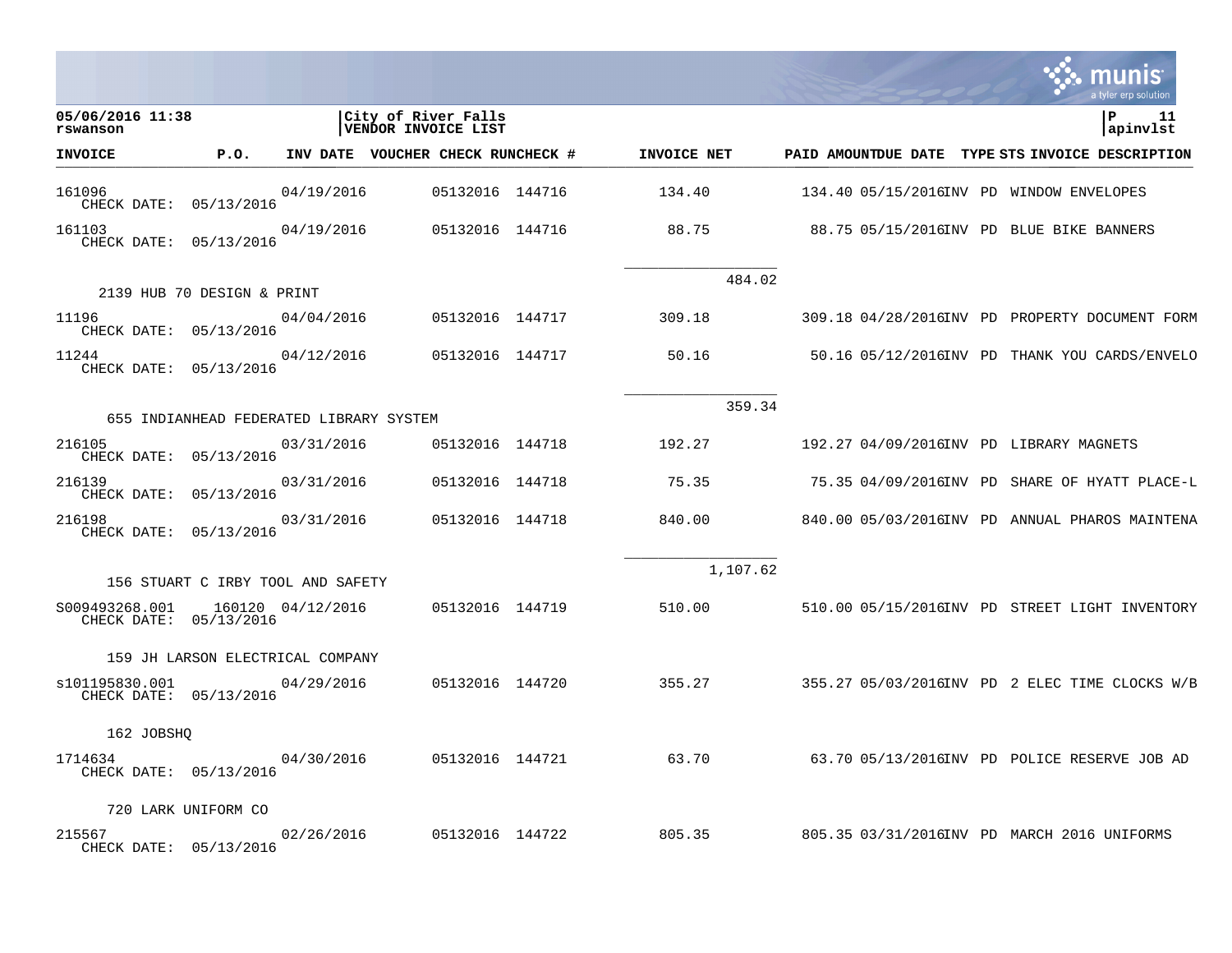|                                        |                                |                   |                                            |                 |                 |                    |        |  | munis<br>a tyler erp solution                    |    |
|----------------------------------------|--------------------------------|-------------------|--------------------------------------------|-----------------|-----------------|--------------------|--------|--|--------------------------------------------------|----|
| 05/06/2016 11:38<br>rswanson           |                                |                   | City of River Falls<br>VENDOR INVOICE LIST |                 |                 |                    |        |  | l P<br>apinvlst                                  | 12 |
| INVOICE                                | P.O.                           |                   | INV DATE VOUCHER CHECK RUNCHECK #          |                 |                 | INVOICE NET        |        |  | PAID AMOUNTDUE DATE TYPE STS INVOICE DESCRIPTION |    |
|                                        | 660 LEAGUE OF MINNESOTA CITIES |                   |                                            |                 |                 |                    |        |  |                                                  |    |
| 234936<br>CHECK DATE: 05/13/2016       |                                | 04/18/2016        |                                            | 05132016 144723 |                 | 300.00             |        |  | 300.00 05/02/2016INV PD WEB ADVERTISING          |    |
| 234937<br>CHECK DATE: 05/13/2016       |                                | 04/18/2016        |                                            | 05132016 144723 |                 | 235.71             |        |  | 235.71 05/02/2016INV PD WEB ADVERTISING 3WKS 1   |    |
|                                        | 182 LOFFLER COMPANIES INC      |                   |                                            |                 |                 |                    | 535.71 |  |                                                  |    |
| 2217911<br>CHECK DATE: 05/13/2016      |                                | 04/14/2016        |                                            | 05132016 144724 |                 | 61.21              |        |  | 61.21 04/28/2016INV PD 4-15-16 TO 5-14-16 SAV    |    |
| 18671248<br>CHECK DATE: 05/13/2016     |                                | 04/26/2016        |                                            | 05132016 144725 |                 | 216.00             |        |  | 216.00 05/21/2016INV PD KONICA BIZHUB C224E 5-   |    |
| 18671249<br>CHECK DATE: 05/13/2016     |                                | 04/26/2016        |                                            | 05132016 144725 |                 | 135.00             |        |  | 135.00 05/21/2016INV PD KONICA BIZHUB 364E 5-2   |    |
| 18671250<br>CHECK DATE: 05/13/2016     |                                | 04/26/2016        |                                            | 05132016 144725 |                 | 1,395.00           |        |  | 1,395.00 05/21/2016INV PD KONICA BIZHUB C654E 5- |    |
| 303510119<br>CHECK DATE: 05/13/2016    |                                | 04/26/2016        |                                            | 05132016 144726 |                 | 1,746.00<br>237.30 |        |  | 237.30 05/21/2016INV PD PW KONICA C224E 4-21-5   |    |
| 897 LYLE SIGNS                         |                                |                   |                                            |                 |                 |                    |        |  |                                                  |    |
| 000205247<br>CHECK DATE: 05/13/2016    |                                | 04/15/2016        |                                            | 05132016 144727 |                 | 89.96              |        |  | 89.96 05/06/2016INV PD POLICE CUSTOM STREET S    |    |
|                                        | 2211 MIRON CONSTRUCTION CO INC |                   |                                            |                 |                 |                    |        |  |                                                  |    |
| 162020 PAY#1<br>CHECK DATE: 05/13/2016 |                                | 160143 03/31/2016 |                                            | 05132016 144728 |                 | 174,783.92         |        |  |                                                  |    |
|                                        | 192 MY RECEPTIONIST INC        |                   |                                            |                 |                 |                    |        |  |                                                  |    |
| S022030504<br>CHECK DATE: 05/13/2016   |                                | 160121 05/04/2016 |                                            |                 | 05132016 144729 | 157.92             |        |  | 157.92 05/13/2016INV PD 4/6-5/3/2016 EST AFTER   |    |
|                                        | 202 OFFICE ENTERPRISES INC     |                   |                                            |                 |                 |                    |        |  |                                                  |    |
| 373421<br>CHECK DATE: 05/13/2016       |                                | 04/21/2016        |                                            | 05132016 144730 |                 | 66.40              |        |  | 66.40 05/12/2016INV PD POSTAGE LABELS            |    |

 $\mathcal{L}^{\text{max}}$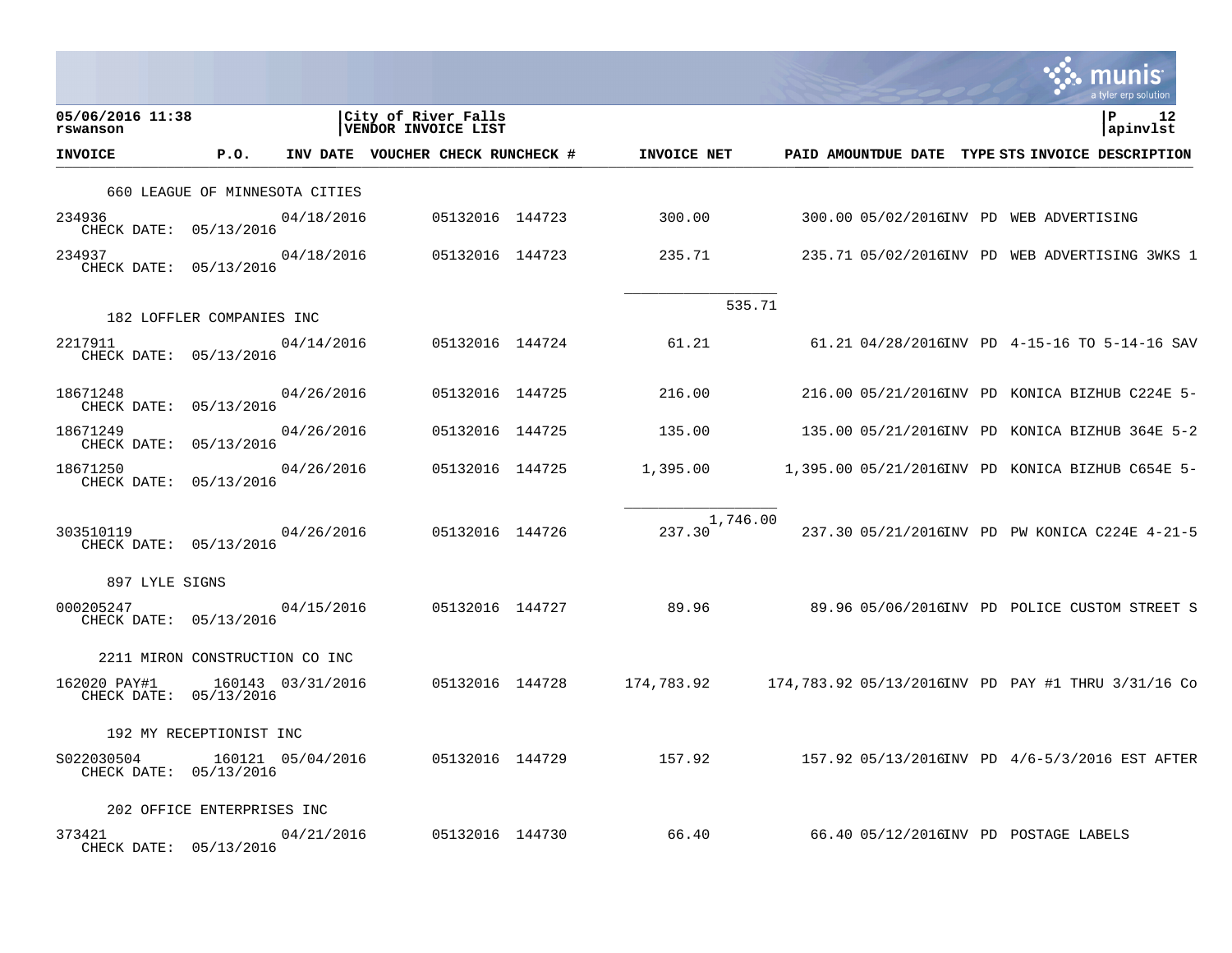|                                                          |                                          |            |                                            |             |                                         | a tyler erp solution                             |
|----------------------------------------------------------|------------------------------------------|------------|--------------------------------------------|-------------|-----------------------------------------|--------------------------------------------------|
| 05/06/2016 11:38<br>rswanson                             |                                          |            | City of River Falls<br>VENDOR INVOICE LIST |             |                                         | l P<br>-13<br>apinvlst                           |
| <b>INVOICE</b>                                           | P.O.                                     |            | INV DATE VOUCHER CHECK RUNCHECK #          | INVOICE NET |                                         | PAID AMOUNTDUE DATE TYPE STS INVOICE DESCRIPTION |
|                                                          | 9999 ONE TIME PAY VENDOR                 |            |                                            |             |                                         |                                                  |
| BILL'S GUN SHOP<br>CHECK DATE: 05/13/2016                |                                          | 03/02/2016 | 05132016 144731                            | 200.00      |                                         | 200.00 04/22/2016INV PD INV#1077 RANGE IN HOUS   |
| RAPP DALE RFFD RFND 04/27/2016<br>CHECK DATE: 05/13/2016 |                                          |            | 05132016 144732                            | 164.30      |                                         | 164.30 05/03/2016INV PD DALE RAPP RCPT#11487 R   |
| KUNERT DAVID RFMU<br>CHECK DATE: 05/13/2016              |                                          | 04/13/2016 | 05132016 144733                            | 1,936.93    |                                         | 1,936.93 05/02/2016INV PD REFUND OVERPAYMENTS 21 |
| N STEINER MEMORIAL 05/03/2016<br>CHECK DATE: 05/13/2016  |                                          |            | 05132016 144734                            | 50.00       |                                         | 50.00 05/13/2016INV PD MEMORIAL NATALIE STEIN    |
| KINNIC FALLS<br>CHECK DATE: 05/13/2016                   |                                          | 04/25/2016 | 05132016 144735                            | 1,531.44    |                                         | 1,531.44 05/06/2016INV PD REFUND OVERPYMT PRIMAR |
|                                                          | 1947 PARACLETE PRESS                     |            |                                            |             |                                         |                                                  |
| 596069<br>CHECK DATE: 05/13/2016                         |                                          | 03/21/2016 | 05132016 144736                            | 120.60      | 120.60 05/03/2016INV PD VIDEO MATERIALS |                                                  |
|                                                          | 787 PETERSON FAMILY REAL ESTATE LLC      |            |                                            |             |                                         |                                                  |
| 2016<br>CHECK DATE: 05/13/2016                           |                                          | 04/30/2016 | 05132016 144737                            | 100.00      |                                         | 100.00 05/13/2016INV PD 2016 WELL MONITORING     |
|                                                          |                                          |            | 216 PUBLIC SERVICE COMMISSION OF WISCONSIN |             |                                         |                                                  |
| 1603-I-05110<br>CHECK DATE: 05/13/2016                   |                                          | 04/12/2016 | 05132016 144738                            | 160.94      |                                         | 160.94 05/12/2016INV PD 3-1 to 3-31-16 WATER R   |
|                                                          | 882 RESEARCH TECHNOLOGY IN               |            |                                            |             |                                         |                                                  |
| 197092<br>CHECK DATE: 05/13/2016                         |                                          | 04/18/2016 | 05132016 144739                            | 225.75      |                                         | 225.75 05/12/2016INV PD LIBRARY MATERIALS        |
|                                                          | 1580 RIVER FALLS COMMUNITY ARTS BASE INC |            |                                            |             |                                         |                                                  |
| ELEC BOX 2016<br>CHECK DATE: 05/13/2016                  |                                          | 05/03/2016 | 05132016 144740                            | 1,000.00    |                                         | 1,000.00 05/13/2016INV PD CONTRIBUTION ELECTRIC  |

458 RIVER FALLS ROTARY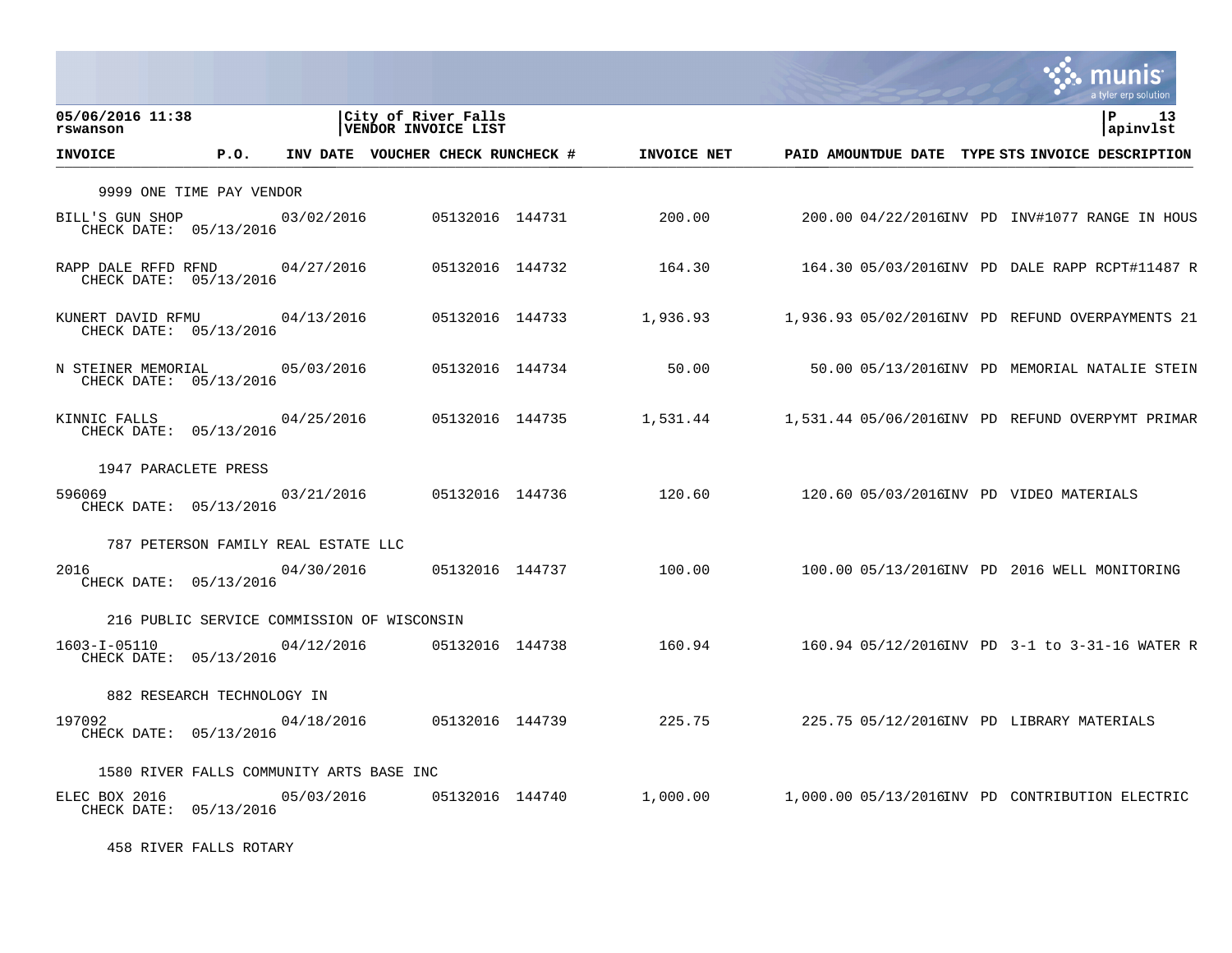|                                      |                                        |                   |                                            |             |        |  | a tyler erp solution                             |
|--------------------------------------|----------------------------------------|-------------------|--------------------------------------------|-------------|--------|--|--------------------------------------------------|
| 05/06/2016 11:38<br>rswanson         |                                        |                   | City of River Falls<br>VENDOR INVOICE LIST |             |        |  | 14<br>P<br>apinvlst                              |
| <b>INVOICE</b>                       | P.O.                                   |                   | INV DATE VOUCHER CHECK RUNCHECK #          | INVOICE NET |        |  | PAID AMOUNTDUE DATE TYPE STS INVOICE DESCRIPTION |
| 160464<br>CHECK DATE: 05/13/2016     |                                        | 04/01/2016        | 05132016 144741                            | 115.00      |        |  | 115.00 05/10/2016INV PD 01-01-16 TO 03-31-16 O   |
| 160502<br>CHECK DATE: 05/13/2016     |                                        | 04/01/2016        | 05132016 144741                            | 115.00      |        |  | 115.00 04/28/2016INV PD 2ND QUARTER DUES 2016    |
|                                      | 234 FORUM COMMUNICATION CO             |                   |                                            |             | 230.00 |  |                                                  |
| 1707689<br>CHECK DATE: 05/13/2016    |                                        | 04/30/2016        | 05132016 144742                            | 646.44      |        |  | 646.44 05/13/2016INV PD APRIL PUBLICATIONS       |
|                                      | 956 ST CROIX COUNTY HIGHWAY DEPARTMENT |                   |                                            |             |        |  |                                                  |
| 266<br>CHECK DATE: 05/13/2016        |                                        | 160107 04/27/2016 | 05132016 144743                            | 5,287.49    |        |  | 5,287.49 05/12/2016INV PD spray patching 3/27/16 |
|                                      | 252 ST CROIX COUNTY TREASURER          |                   |                                            |             |        |  |                                                  |
| 1516<br>CHECK DATE: 05/13/2016       |                                        | 160123 04/15/2016 | 05132016 144744                            | 2,782.50    |        |  | 2,782.50 05/15/2016INV PD 2015 PROPERTY TAX COLL |
|                                      | 256 ST CROIX VALLEY SART INC           |                   |                                            |             |        |  |                                                  |
| 716<br>CHECK DATE: 05/13/2016        |                                        | 03/15/2016        | 05132016 144745                            | 200.00      |        |  | 200.00 03/31/2016INV PD FORENSIC NURSE SERVICE   |
| 259 STATE OF WI                      |                                        |                   |                                            |             |        |  |                                                  |
| APRIL 2016<br>CHECK DATE: 05/13/2016 |                                        | 04/30/2016        | 05132016 144746                            | 3,402.06    |        |  | 3,402.06 05/13/2016INV PD APRIL PENALTY ASSESSME |
|                                      | 271 TREADMILL EMBROIDERY               |                   |                                            |             |        |  |                                                  |
| 04/22/16<br>CHECK DATE: 05/13/2016   |                                        | 04/22/2016        | 05132016 144747                            | 300.00      |        |  | 300.00 05/13/2016INV PD HATS/SHIRT UNIFORMS W/   |
|                                      | 284 US BANK NATIONAL ASSOC             |                   |                                            |             |        |  |                                                  |
| 4252076<br>CHECK DATE: 05/13/2016    |                                        | 03/25/2016        | 05132016 144748                            | 450.00      |        |  | 450.00 03/31/2016INV PD 2009A BOND PAYING AGEN   |
| 4252185<br>CHECK DATE: 05/13/2016    |                                        | 03/25/2016        | 05132016 144748                            | 450.00      |        |  | 450.00 03/31/2016INV PD 2012A PAYING AGENT 3-1   |
|                                      |                                        |                   |                                            |             |        |  |                                                  |

288 UW RIVER FALLS

900.00